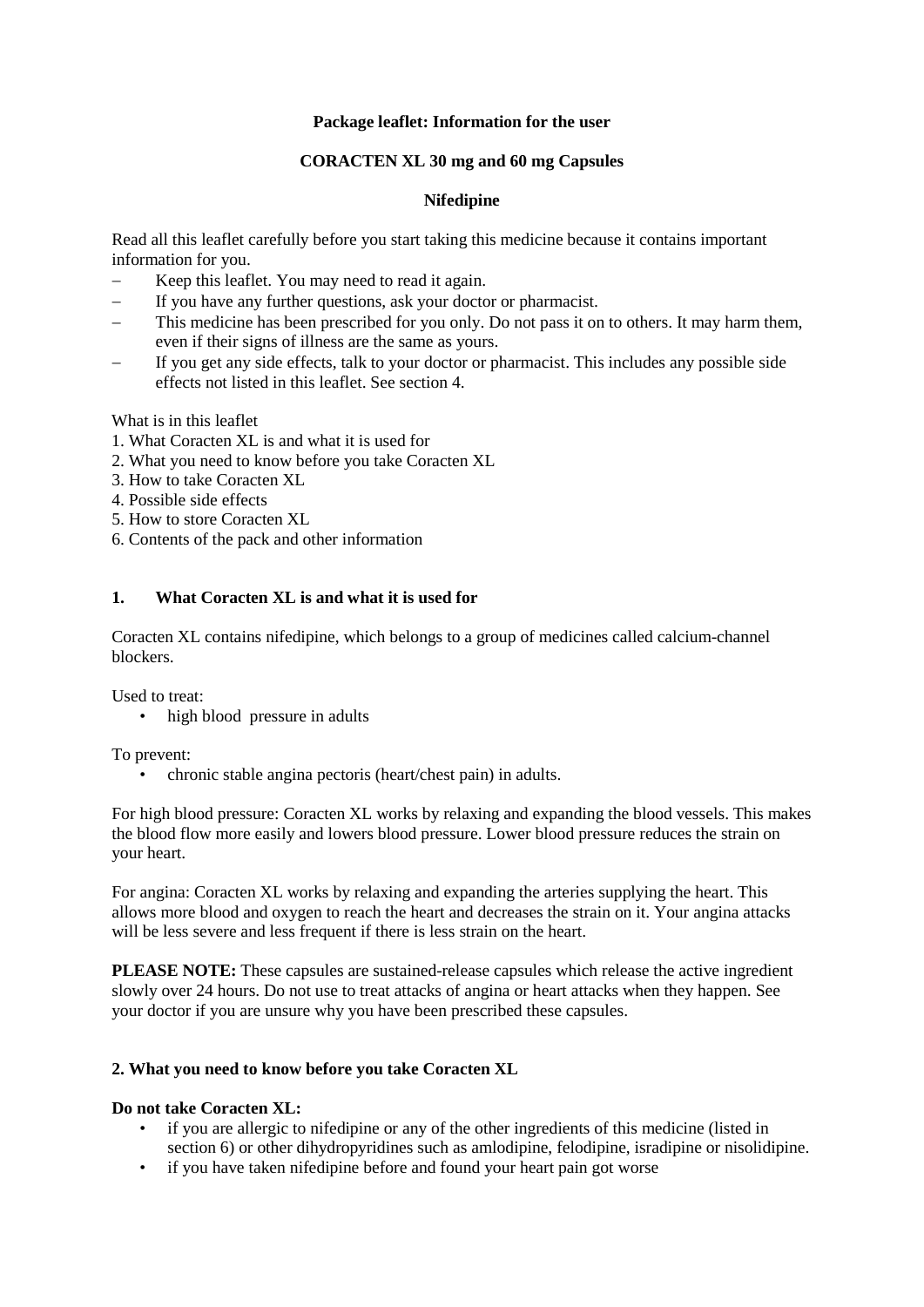- if you get a sudden angina attack. Coracten XL will not help relieve symptoms of angina quickly
- if you are pregnant, or likely to become pregnant and breast-feeding
- if you have Porphyria
- if you have narrowing (stenosis) of the aortic valve (one of the valves of the heart)
- if you have unstable angina (heart pain)
- if you have suffered a heart attack less than one month ago
- if you have collapse of the circulation (cardiogenic shock)
- if you have very high blood pressure (malignant hypertension)
- if you are taking rifampicin a treatment for tuberculosis
- if you have a "Kock pouch" (a surgically constructed intestinal reservoir with an opening through the abdominal wall ) in your gut.

This medicine is not recommended for use in children

# **Warnings and precautions**

Talk to your doctor or pharmacist before taking Coracten XL

- if you have heart problems other than chronic stable angina (heart failure)
- if you have low blood pressure
- if you have diabetes. The treatment for your diabetes may need to be adjusted
- if you are on kidney dialysis. If you have a very high blood pressure and a low blood volume, you might experience a sudden drop in blood pressure when you take Coracten XL
- if your liver is not working properly. Your doctor may need to do some blood tests. You may also be given a lower dose of Coracten XL.

# **Children**

Coracten XL is not recommended for use in children and adolescents below 18 years of age, because there are only limited data on the safety and efficacy in this population.

## **Other medicines and Coracten XL**

Tell your doctor or pharmacist if you are taking, have recently taken or might take any other medicines.

**Tell your doctor** if you are taking **any of the following medicines:**

- **Other medicines to treat high blood pressure**.
- **Rifampicin** (an antibiotic).
- **Cimetidine** (to treat stomach ulcers).
- **Digoxin, diltiazem, quinidine** or **beta-blockers** (to treat heart conditions).
- **Quinupristin/dalfopristin** (a combination antibiotic).
- **Phenytoin, carbamazepine** or **valproic acid** (to treat epilepsy).
- **Cisapride** (to treat reduced movements of the gullet and stomach).
- **Magnesium sulphate injections during pregnancy** (may cause a severe fall in blood pressure).
- **Erythromycin** (an antibiotic).
- **Ketoconazole, itraconazole** or **fluconazole** (anti-fungal medicines).
- **Indinavir, nelfinavir, ritonavir, saquinavir** or **amprenavir** (to treat HIV).
- **Fluoxetine** or **nefazodone** (to treat depression).
- **Tacrolimus** (to prevent the rejection of transplanted organs).
- **Phenobarbital** (usually used to treat insomnia or anxiety).
- **St John's Wort** (herbal medicine)**.**

If you are unsure about your other medication, please talk to your doctor or pharmacist before taking Coracten XL. They may need to alter your treatment or give you some special advice.

## **Coracten XL with food, drink and alcohol**

Coracten XL may be taken with or without food. As a safety precaution, do not take with alcohol.

## **Do not drink grapefruit juice or eat grapefruit while you are taking Coracten XL.**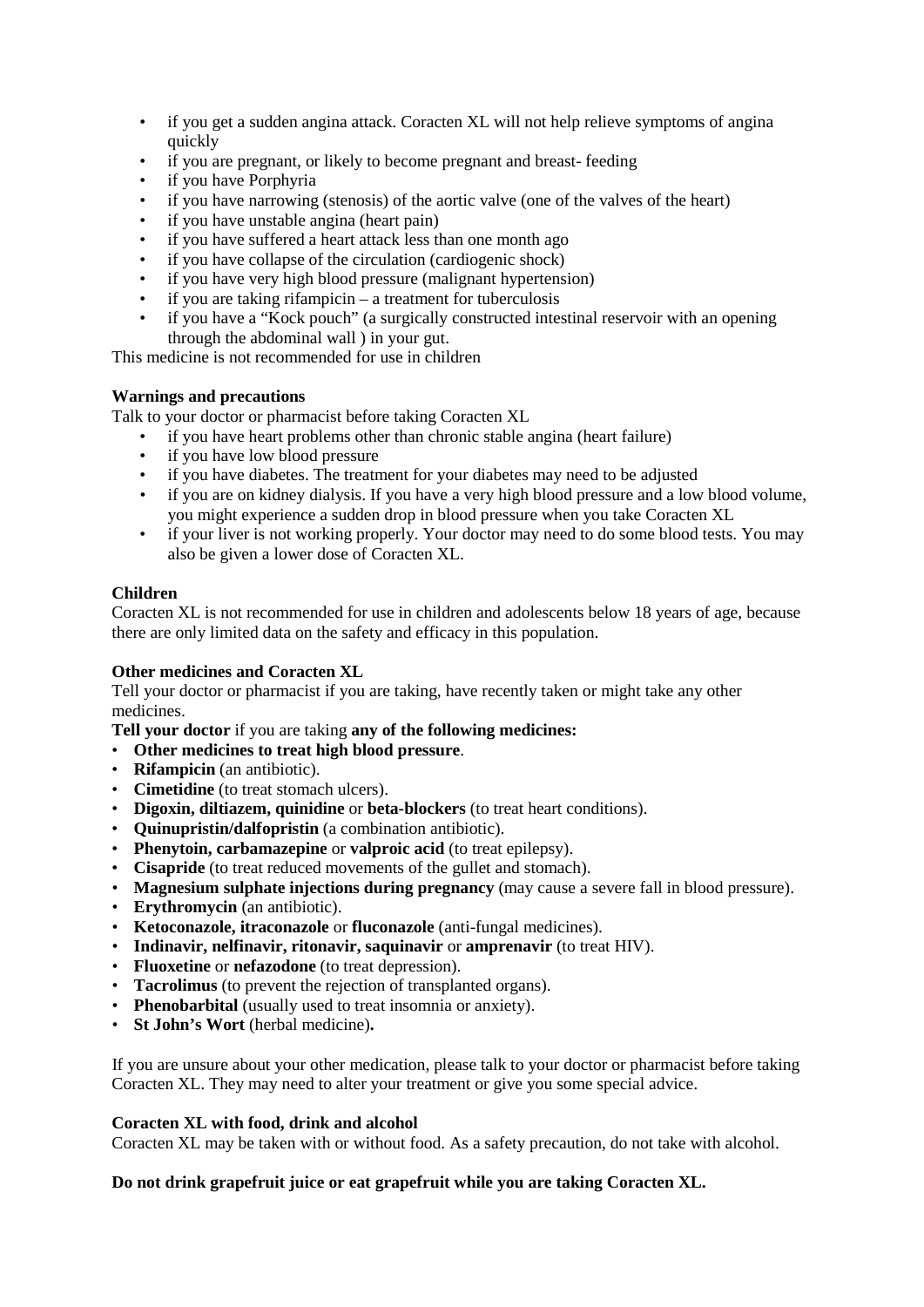Do not start taking Coracten XL within 3 days of drinking grapefruit juice or eating grapefruit. Tell your doctor if you have had grapefruit or grapefruit juice in this time. Also, do not drink grapefruit juice or eat grapefruit whilst taking Coracten XL. Grapefruit juice is known to increase the blood levels of the active ingredient, nifedipine. This effect can last for at least 3 days.

## **Pregnancy, breast-feeding and fertility**

Do not take Coracten XL if you are pregnant or breastfeeding.

Medicines like Coracten XL Capsules have been shown in laboratory experiments to impair sperm function. If you are male and have been unsuccessful in fathering a child please consult your doctor.

If you are pregnant or breast-feeding, think you may be pregnant or are planning to have a baby, ask your doctor for advice before taking this medicine.

#### **Driving and using machines**

Coracten XL may make you feel dizzy, faint, extremely tired or have visual disturbances. Do not drive or operate machinery if you are affected in this way.

This may be more likely when you first start treatment, if you change medication, or if you have drunk alcohol.

#### **Coracten XL contains lactose**

If you have been told by your doctor that you have an intolerance to some sugars, contact your doctor before taking this medicinal product.

## **3. How to take Coracten XL**

Always take this medicine exactly as your doctor or pharmacist has told you. Check with your doctor or pharmacist if you are not sure.

The recommended dose is one 30 mg or one 60 mg capsule per day (every 24 hours). Doses of up to 90 mg per day may be prescribed by your doctor if considered necessary.

Coracten XL should be swallowed whole with a drink of water. Do not break or chew the capsules. Do not take them with grapefruit juice.

#### **Duration of treatment**

Treatment for high blood pressure or angina is usually for life. Your doctor will monitor your treatment and check your blood pressure. Do not stop taking the capsules unless your doctor tells you to. **DO NOT EXCEED THE STATED DOSE**

**Use in children and adolescents**: Coracten XL is not recommended for use in children and adolescents below 18 years of age, because there are only limited data on the safety and efficacy in this population.

#### **If you take more Coracten XL than you should**

If you take too many go straight to your casualty department. Take the capsules, box and this leaflet with you.

Taking too many capsules may cause your blood pressure to become too low and your heartbeats to speed up or slow down. It may also lead to an increase in your blood sugar level or an increase in the acidity of your blood, swelling in the lungs, low blood oxygen levels and disturbances in consciousness, possibly leading to unconsciousness.

## **If you forget to take Coracten XL**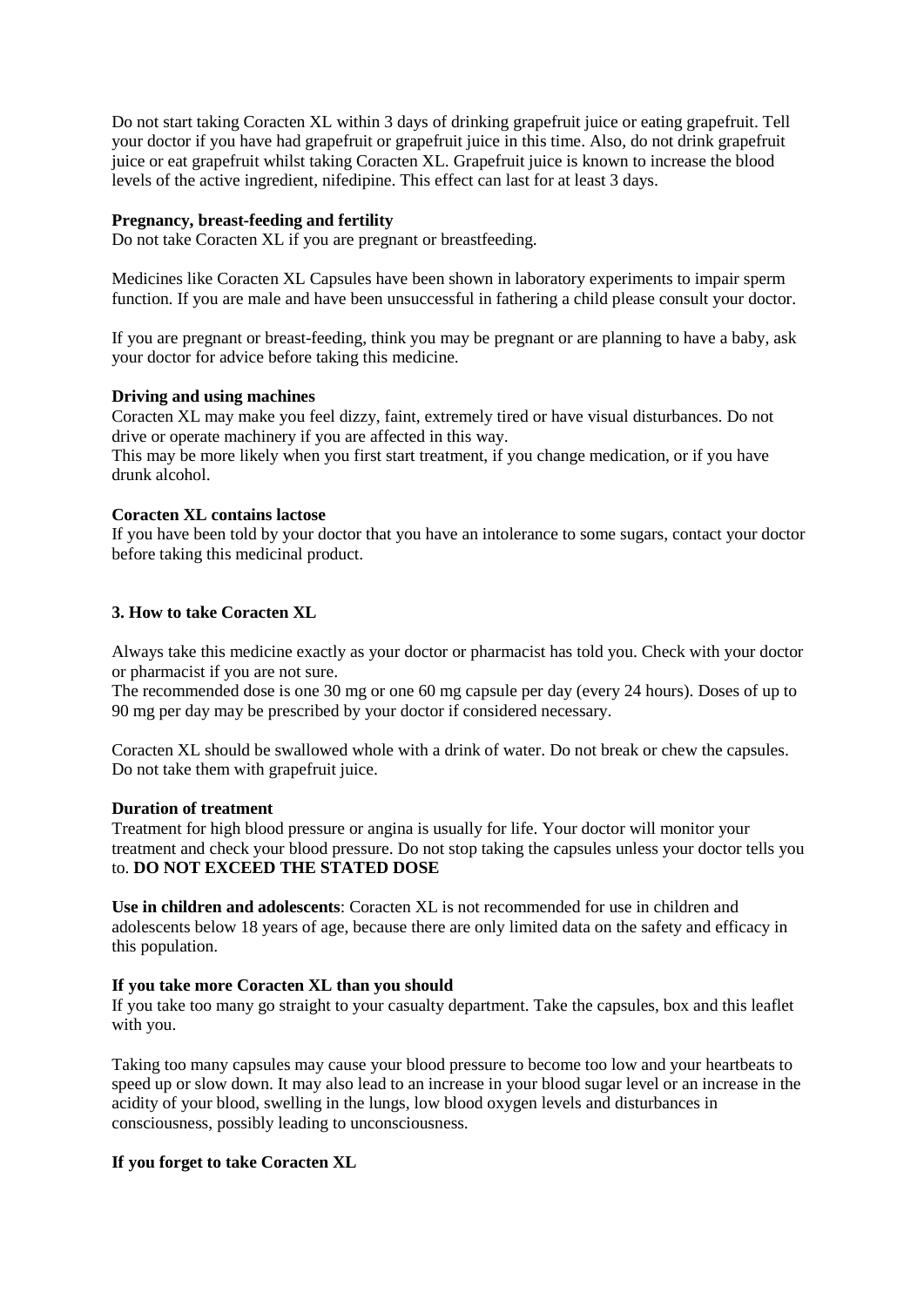Do not worry. Take the missed dose as soon as you remember and take the next dose 24 hours later. Do not take more than your prescribed dose in 24 hours. Tell your doctor at your next visit if you have missed a few doses.

Do not take a double dose to make up for a forgotten dose.

# **4. Possible side effects**

Like all medicines, this medicine can cause side effects, although not everybody gets them.

It is important that you are aware of what these side effects may be. They are usually mild and disappear after a short time.

## **Stop taking Coracten XL and seek urgent medical help immediately if you suffer from:**

- An increase in chest pain at the start of treatment
- An allergic reaction and experience difficulty breathing, with or without swelling of the face, lips, tongue, and/or throat which may cause difficulty in swallowing.

# **Also stop taking Coracten XL and talk to your doctor immediately if you:**

- Start shaking or experience a loss of eyesight caused by a sudden drop in blood pressure
- Notice a yellowing of the skin and eyes caused by liver problems such as allergic hepatitis, intra-hepatic cholestasis
- Notice flaking or purple blotching of the skin caused by exfoliative dermatitis, erythema multiform or pemphigoid reactions.

# **Other side effects**

If any of the following side-effects become troublesome, continue taking Coracten but talk to your doctor immediately:

# **Common Side Effects: may affect up to 1 in 10 people**

- headache
- general feeling of being unwell
- constipation
- swelling, particularly of the ankles and legs

# **Uncommon Side Effects: may affect up to 1 in 100 people**

- stomach pain
- unspecific pain
- low blood pressure when standing up (symptoms include fainting, dizziness, light headedness, occasional palpitations, blurred vision and sometimes confusion)
- fainting
- faster or irregular heartbeat (palpitations)
- dry mouth
- indigestion or upset stomach, wind (flatulence)
- feeling sick (nausea)
- muscle cramps
- joint swelling
- sleep disorders
- anxiety or nervousness
- reddening of the skin
- nosebleeds
- nasal congestion
- a feeling of dizziness or "spinning" (vertigo)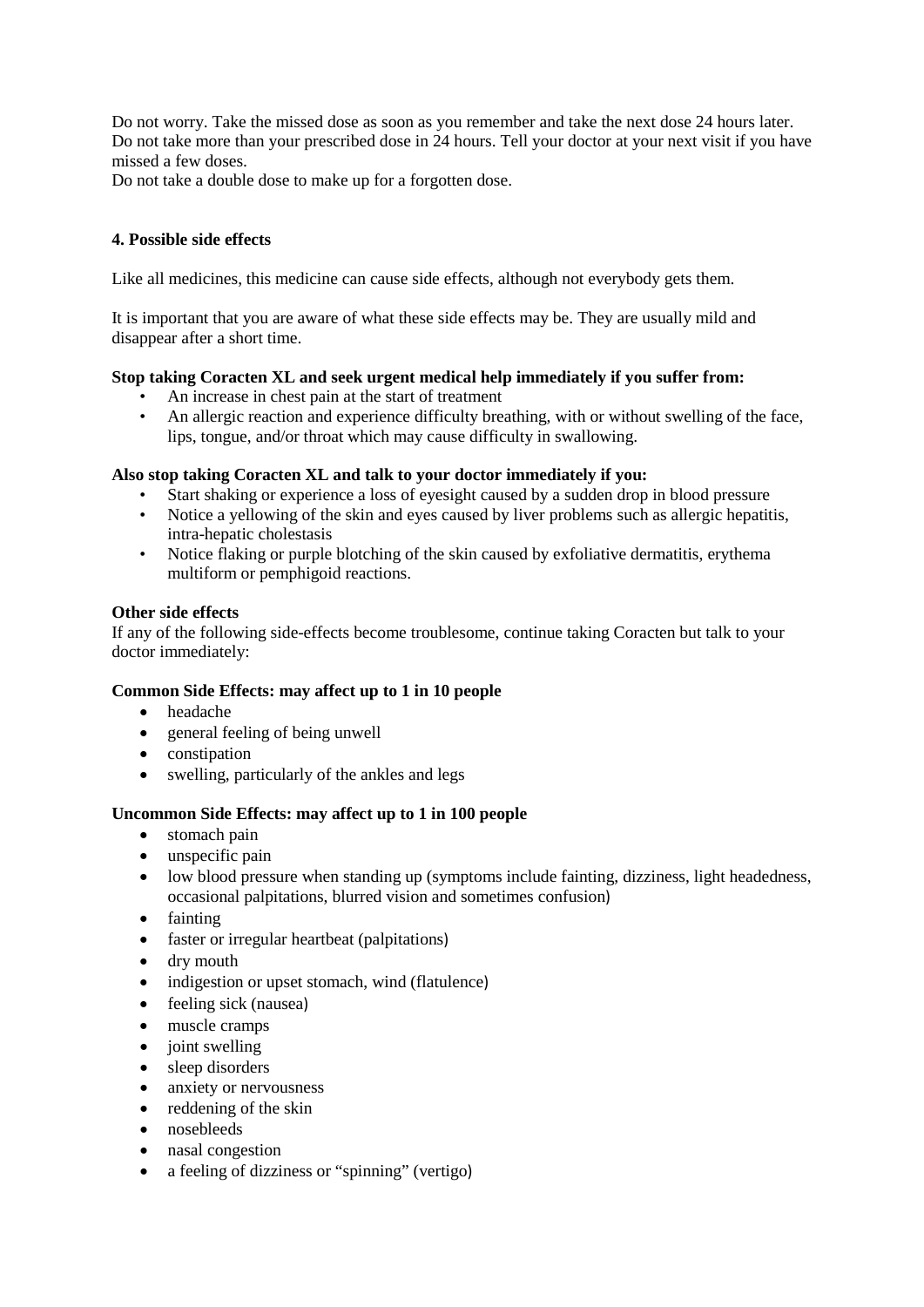- migraine
- trembling
- increase in the need to pass water (urinate)
- painful or difficult urination
- inability to achieve or maintain an erection (impotence)
- blurred vision
- temporary increase in certain liver enzymes
- chills

# **Rare side effects: may affect up to 1 in 1,000 people**

- pins and needles
- itchy skin
- rash, hives
- changes in mood
- inflammation of the gums
- tender or swollen gums
- bleeding gums

# **Not known: frequency cannot be estimated from the available data**

- a reduction in the number of white blood cells (leucopenia)
- a more severe decrease in the number of white blood cells (agranulocytosis)
- depression
- increased blood sugar (hyperglycaemia)
- decreased skin sensitivity (hypoaesthesia)
- sleepiness
- lethargy
- insufficient blood flow to the brain
- eye pain
- chest pain (angina pectoris)
- decreased blood flow to your heart
- shortness of breath (dyspnea)
- flushing
- vomiting
- heartburn or indigestion (gastroesophageal sphincter insufficiency)
- diarrhoea
- sensitivity to light (photosensitivity allergic reaction)
- small raised areas of bleeding in the skin (palpable purpura)
- spider veins
- joint pain
- muscle pain
- muscle weakness
- fever
- worsening of myasthenia gravis
- development of breast tissue in older men on long term therapy has been reported

Because of the nature of coronary heart disease, heart attacks have occurred in patients treated with the active ingredient, nifedipine. It has not been shown that these heart attacks were due to treatment with nifedipine.

## **Reporting of side effects**